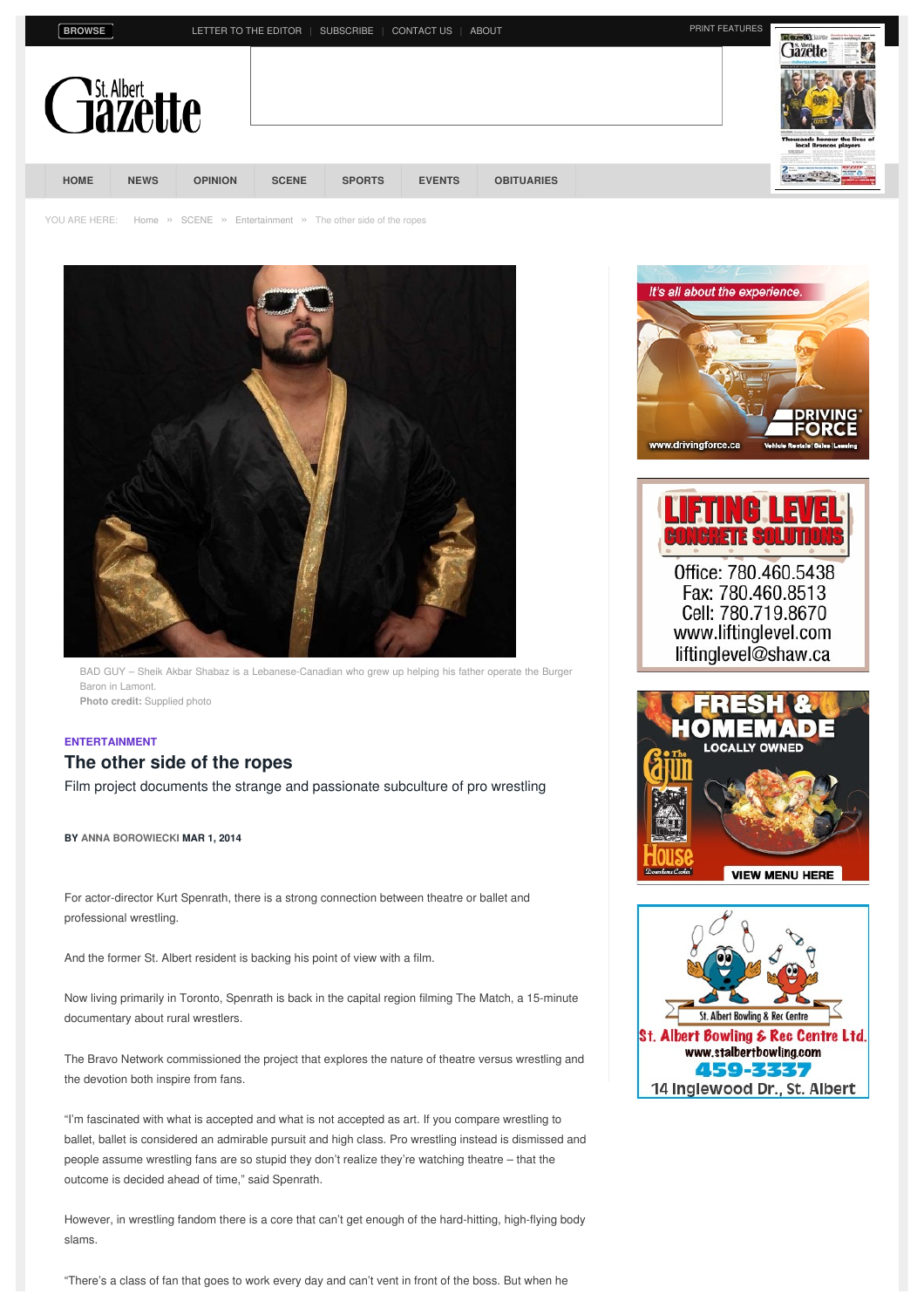pays his \$15 or \$20, they can let it out. They can be the alpha dog. They can let their opinions run rampant and that just makes it better."

Under the auspices of Open Sky Pictures, an Edmonton-based production company Spenrath founded in 2012, The Match highlights two rural-based wrestlers from the Prairie Western Alliance.

Hollywood Dusty Adonis, a.k.a. Dusty Meyer, is the workingman's hero. Meyer is a 15-year circuit veteran and birdseed manufacturer from Eston, Sask.

His arch nemesis, Sheik Akbar Shabaz, is a first generation Lebanese-Canadian who grew up helping his father operate the Lamont Burger Baron.

On Saturday, March 1 each wrestler hopes to pound the other to dust as they compete in the PWA Fruition, the 2014 Esteemed Championships, at Northgate Lions Rec Centre.

Spenrath will shoot footage of the event with six cameras – two in the back dressing rooms and four in the audience.

"The beauty of the film medium is if we show it, people will meet us halfway and connect the dots. We are filming more than a compelling piece of art, but also a strange story of a passionate subculture. It's unbelievable what these guys will do for their craft."

Both Meyer and the sheik hold down physically-demanding, blue-collar jobs while spending long hours training. They also spend long hours driving across the Prairies to and from their matches, at times logging 10 to 12 hours round trip.

"It's an obsession. They're very devoted and hard working, and it's become an interesting story," said Spenrath.

### **Western approach**

Spenrath first dipped his toes in theatre as an original member of the St. Albert Children's Theatre Arts Renaissance Troupe, which performed classical works. After graduating with a bachelor of fine arts from the University of Alberta, he headed straight for a directing career.

His move to Toronto opened up a wider network of contacts that allowed him to direct at The St. Lawrence Centre in Toronto and numerous international venues such as Der Buhne Theatre in Dresden, Germany and Cino Herak in Usti nad Labem in the Czech Republic.

Searching for fresh challenges, Spenrath jumped at the opportunity to create Open Sky, a film and television production company that focuses on documentaries and reality programs.

"I live in Toronto, but my heart is firmly in Western Canada and I made a conscious decision to base a production company in Alberta."

One of the company's first successes was Hart Attack, an eight-episode documentary series focusing on the third generation of the legendary Hart wrestling family, the very talented and eccentric Teddy Hart.

Building on the Hart success, the BravoFACT (Foundation to Assist Canadian Talent) jury awarded Open Sky \$30,000 as well as mentorship and intangible support for The Match.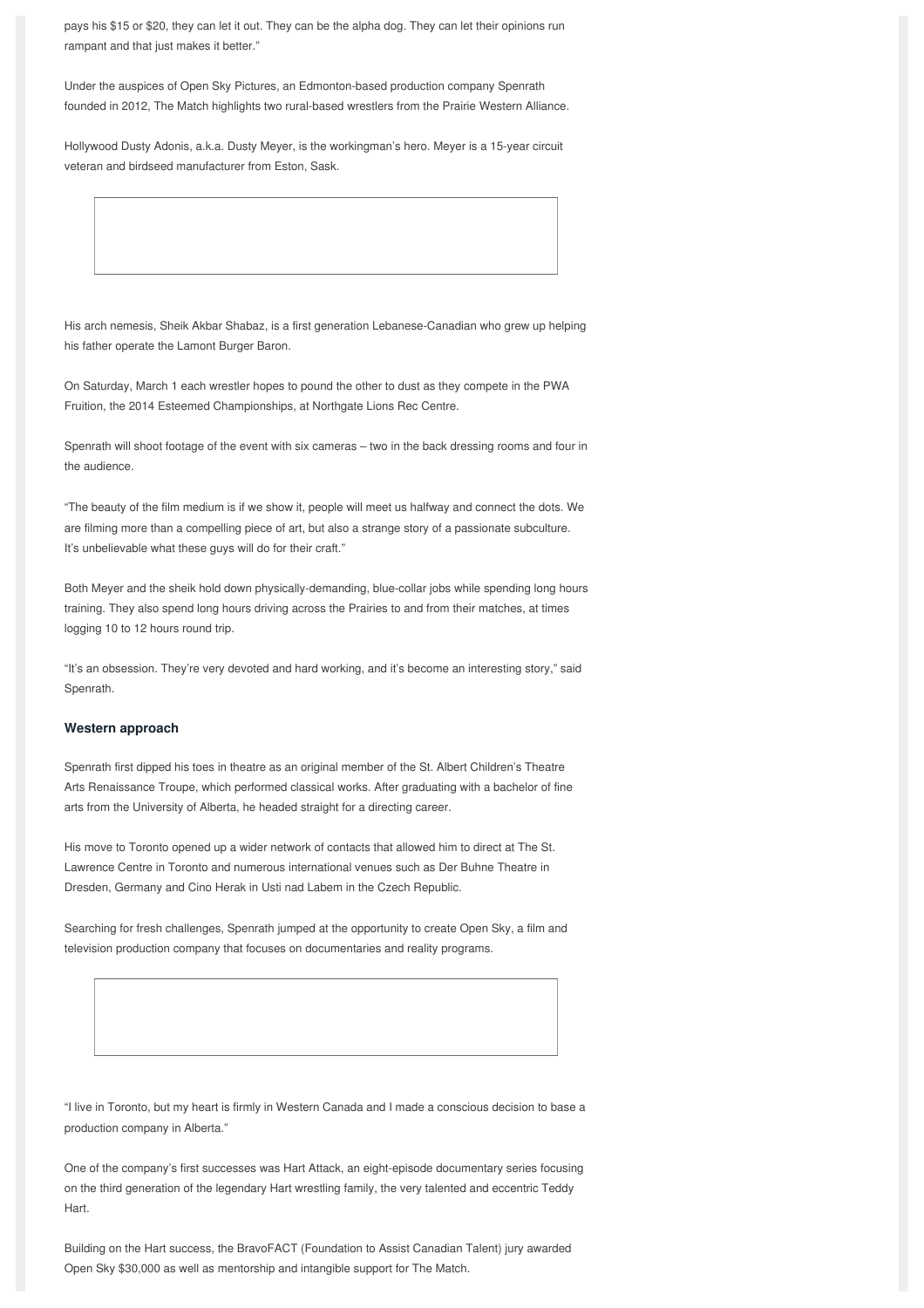Spenrath hopes fans will lurk at the ringside for the title bout to enjoy some bone-crushing throwdowns during a night of wrestling magic.

Additional pros who will participate in the battle are Chris Steele, Dylan Knight, Deryck Crosse, Travis Cole, Dirty Duke Durango, William Saint and Richie Rage.

"It's a fun, interactive experience. It's a mix of circus and soap opera that every member of the family can get into," Spenrath says. "It's a form of storytelling. It's a form of theatre. Come out to boo for the bad guy and cheer for the good guy and let out every bit of aggression."

# Fruition Hollywood Dusty Adonis and Sheik Akbar Shabaz Prairie Western Alliance Esteemed Championships Saturday, March 1, doors at 7 p.m. Northgate Lions Rec Centre 7524 – 139 Ave. Advance tickets: \$17/adults; \$12/kids, seniors. At the door: \$20/adults; \$15 kids, seniors. Call 780-232-1531

| 0 Comments               | Sort by                                                                                                                                                                                                             | Newest # |
|--------------------------|---------------------------------------------------------------------------------------------------------------------------------------------------------------------------------------------------------------------|----------|
|                          | Add a comment                                                                                                                                                                                                       |          |
| Facebook Comments Plugin |                                                                                                                                                                                                                     |          |
| SHARE.                   |                                                                                                                                                                                                                     |          |
|                          | PREVIOUS ARTICLE<br><b>NEXT ARTICLE</b>                                                                                                                                                                             |          |
|                          | MP kills his own bill<br>Should St. Albert consider taxi regulations?                                                                                                                                               |          |
| <b>ABOUT AUTHOR</b>      |                                                                                                                                                                                                                     |          |
|                          | <b>ANNA BOROWIECKI</b><br>Anna Borowiecki joined the St. Albert Gazette in 2000. She reports on local people and events<br>in the arts, entertainment and food industry. She also writes general news and features. |          |

**RELATED POSTS**

Chatter about Pretty Goblins and a talent [fundraiser](https://www.stalbertgazette.com/article/lets-chatter-pretty-goblins-talent-fundraiser-20180414)

APR 14, 2018



APR 13, 2018 Tickets on sale for [children's](https://www.stalbertgazette.com/article/tickets-sale-international-childrens-festival-arts-20180413) festival of the arts



APR 11, 2018 [Mission](https://www.stalbertgazette.com/article/mission-hill-brass-band-gala-concert-hosts-special-guest-euphonium-soloist-demondrae-thurman-20180411) Hill Brass Band hosts special guest